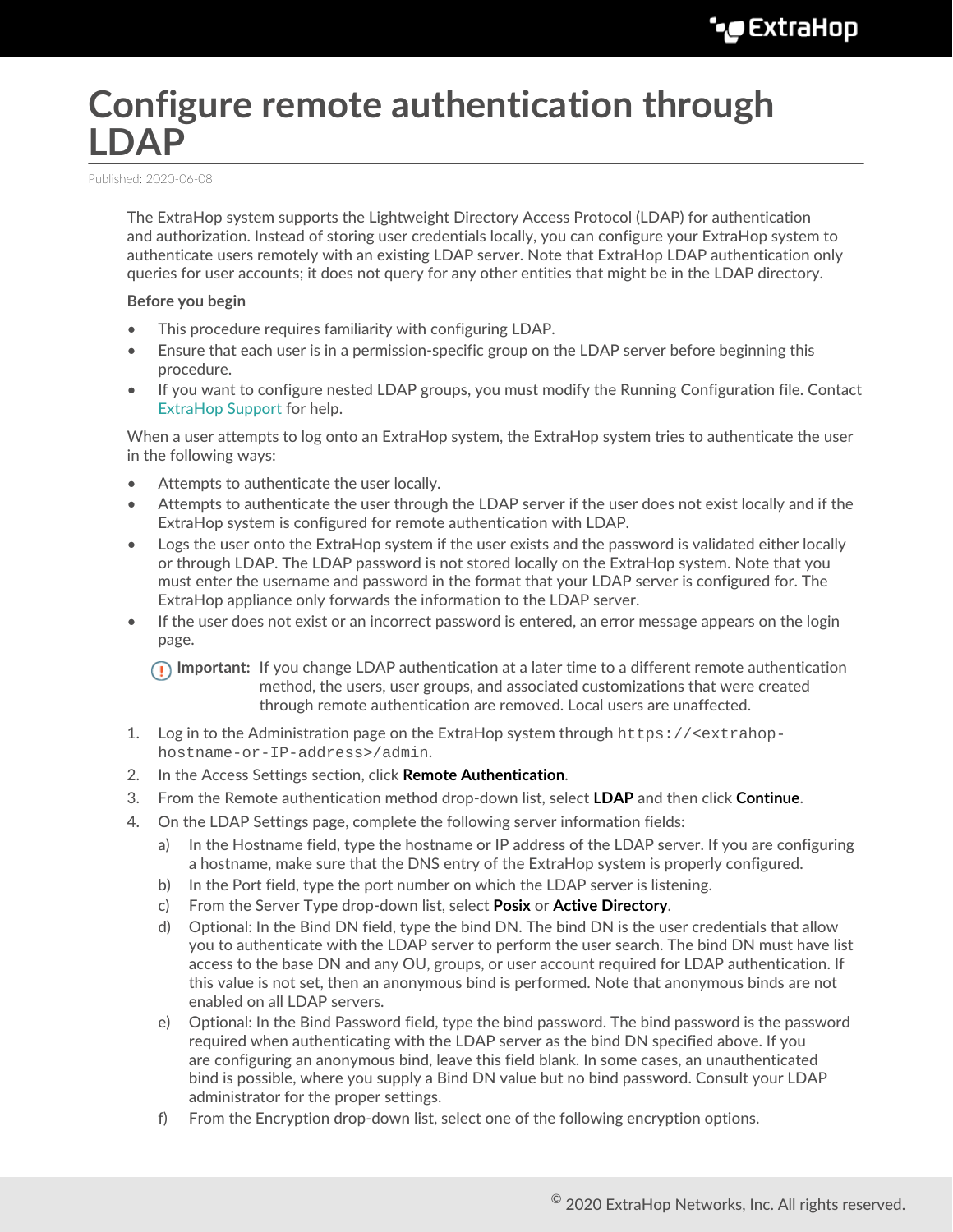- **None:** This options specifies cleartext TCP sockets. All passwords are sent across the network in cleartext in this mode.
- **LDAPS:** This option specifies LDAP wrapped inside SSL.
- **StartTLS:** This option specifies TLS LDAP. (SSL is negotiated before any passwords are sent.)
- g) Select **Validate SSL Certificates** to enable certificate validation. If you select this option, the certificate on the remote endpoint is validated against the root certificates as specified by the trusted certificates manager. You must configure which certificates you want to trust on the Trusted Certificates page. For more information, see [Add a trusted certificate to your ExtraHop](https://docs.extrahop.com/8.1/trusted-certificate) system  $\mathbb{Z}$ .
- h) Type a time value in the Refresh Interval field or leave the default setting of 1 hour. The refresh interval ensures that any changes made to user or group access on the LDAP server are updated on the ExtraHop system.
- 5. Configure the following user settings:
	- a) Type the base DN in the Base DN field. The Base DN is the point from where a server will search for users. The base DN must contain all user accounts that will have access to the ExtraHop appliance. The users can be direct members of the base DN or nested within an OU within the base DN if the **Whole Subtree** option is selected for the Search Scope specified below.
	- b) Type a search filter in the Search Filter field. Search filters enable you to define search criteria when searching the LDAP directory for user accounts.
		- **Important:** The ExtraHop system automatically adds parentheses to wrap the filter and will not parse this parameter correctly if you add parentheses manually. Add your search filters in this step and in step 5b, similar to the following example:

```
cn=atlas*
| (cn=EH-*)(cn=IT-*)
```
In addition, if your group names include the asterisk (\*) character, the asterisk must be escaped as  $\setminus$ 2a. For example, if your group has a CN called test\*group, type cn=test\2agroup in the Search Filter field.

- c) From the Search Scope drop-down list, select one of the following options. Search scope specifies the scope of the directory search when looking for user entities.
	- **Whole subtree:** This option looks recursively under the group DN for matching users.
	- **Single level:** This option looks for users that exist in the base DN only; not any subtrees.
- 6. To configure user group settings, select the **Import user groups from LDAP server** checkbox and configure the following settings:
	- a) Type the base DN in the Base DN field. The Base DN is the point from where a server will search for user groups. The base DN must contain all user groups that will have access to the ExtraHop appliance. The user groups can be direct members of the base DN or nested within an OU within the base DN if the **Whole Subtree** option is selected for the Search Scope specified below.
	- b) Type a search filter in the Search Filter field. Search filters enable you to define search criteria when searching the LDAP directory for user groups.

**Important:** For group search filters, the ExtraHop system implicitly filters on the objectclass=group, and so objectclass=group should not be added to this filter.

- c) From the Search Scope drop-down list, select one of the following options. Search scope specifies the scope of the directory search when looking for user group entities.
	- **Whole subtree:** This option looks recursively under the base DN for matching user groups.
	- **Single level:** This option looks for user groups that exist in the base DN; not any subtrees.
- 7. Click **Test Settings**. If the test succeeds, a status message appears near the bottom of the page. If the test fails, click **Show details** to see a list of errors. You must resolve any errors before you continue.
- 8. Click **Save and Continue**.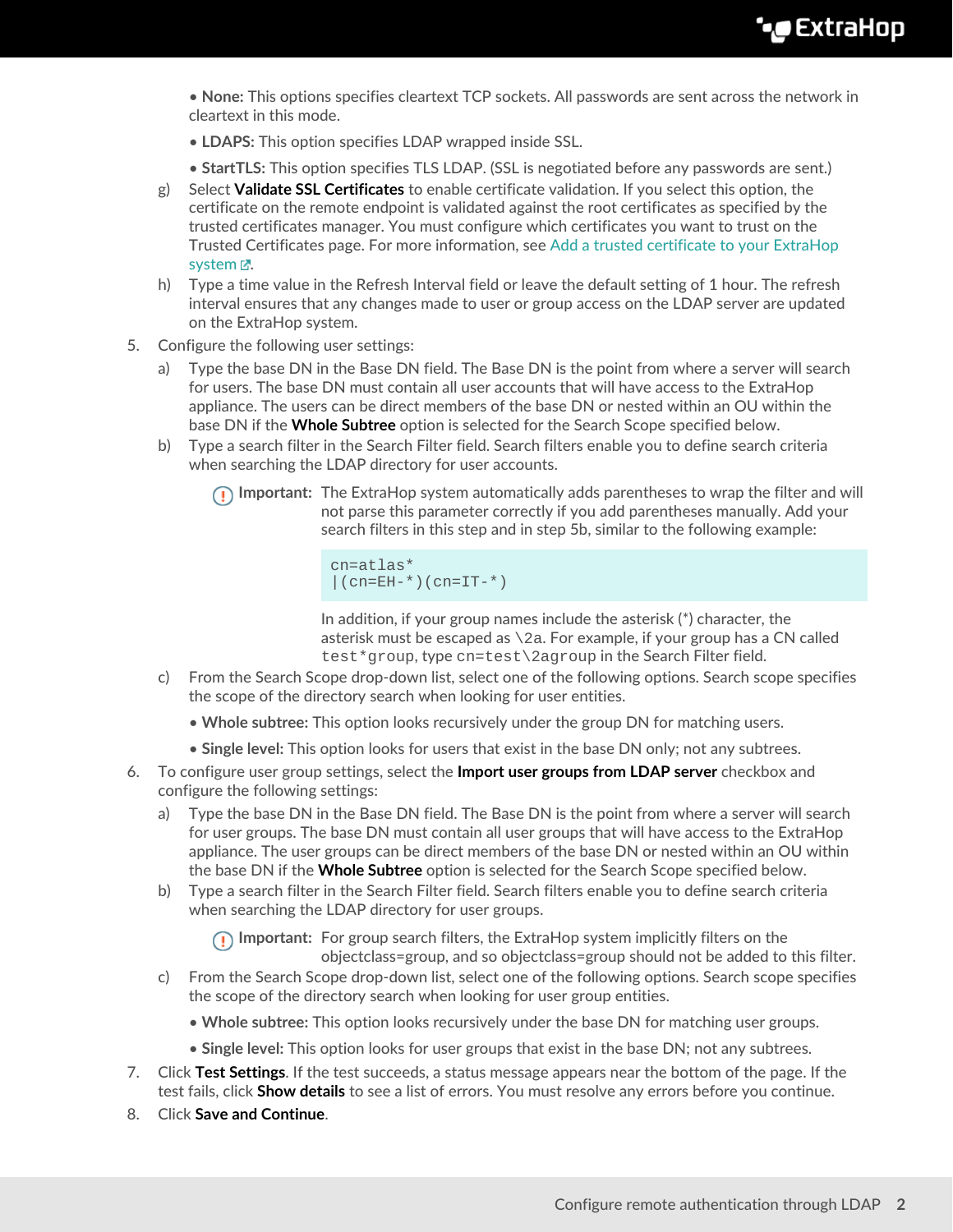# <span id="page-2-0"></span>**Configure user privileges for remote authentication**

You can assign user privileges to individual users on your ExtraHop system or configure and manage privileges through your LDAP server.

When assigning user privileges through LDAP, you must complete at least one of the available user privilege fields. These fields require groups (not organizational units) that are pre-specified on your LDAP server. A user account with access must be a direct member of a specified group. User accounts that are a member of a group specified above will not have access. Groups that are not present are not authenticated on the ExtraHop system.

The ExtraHop system supports both Active Directory and POSIX group memberships. For Active Directory, memberOf is supported. For POSIX, memberuid, posixGroups, groupofNames, and groupofuniqueNames are supported.

1. Choose one of the following options from the Privilege assignment options drop-down list:

### • **Obtain privileges level from remote server**

This option assigns privileges through your remote authentication server. You must complete at least one of the following distinguished name (DN) fields.

• **Full access DN:** Create and modify all objects and settings on the ExtraHop Web UI and Admin UI.

- **Read-write DN:** Create and modify objects on the ExtraHop Web UI.
- **Limited DN:** Create, modify, and share dashboards.

• **Personal DN:** Create personal dashboards and modify dashboards shared with the logged-in user.

• **Node connection privileges DN:** (Visible only on the Command appliance.) View a list of ExtraHop appliances that are connected to this Command appliance.

- **Full read-only DN:** View objects in the ExtraHop Web UI.
- **Restricted read-only DN:** View dashboards shared with the logged-in user.

• **Packet access full DN:** View and download packets captured through the ExtraHop Trace appliance.

• **Packet and session key access full DN:** View and download packets and any associated SSL session keys captured through the ExtraHop Trace appliance.

• **Detections access full DN:** View, acknowledge, and hide detections that appear in the ExtraHop Web UI.

## • **Remote users have full write access**

This option grants remote users full write access to the ExtraHop Web UI. In addition, you can grant additional access for packet downloads, SSL session keys, and detections.

### • **Remote users have full read-only access**

This option grants remote users read-only access to the ExtraHop Web UI. In addition, you can grant additional access for packet downloads, SSL session keys, and detections.

#### • **Remote users can view connected appliances**

This option, which only appears on the Command appliance, grants remote users log in access to the Administration page on the Command appliance to view any connected Discover, Explore, and Trace appliances.